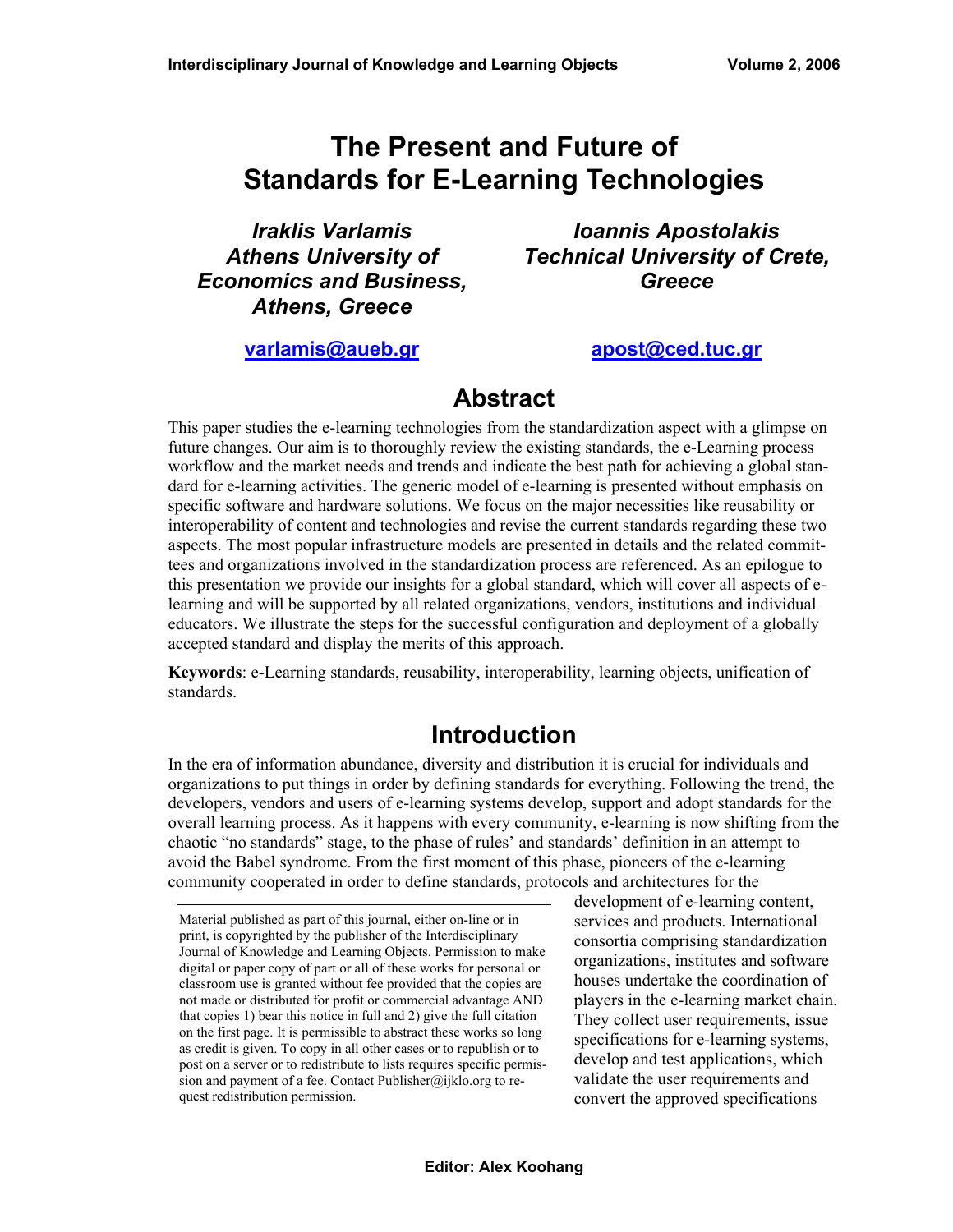#### into standards.

In order to boost the gains of e-learning market we must develop learning components (Namuth, Fritz, King, & Boren, 2005) that interoperate and co-operate. An e-learning process comprises conceptual and physical components and procedures that should be both standardized in terms of procedures and technologies. Development, through the whole lifecycle of e-learning process, must be done in the basis of widely adopted standards (Lytras & Sicilia, 2005). As far as it concerns the conceptual background of an e-learning application the issues that must be well defined are: a) the design of the e-learning process, b) the definition of learners' competencies, c) the framework for the co-operation among teachers and educates. The physical components comprise: a) the learning content and its packaging and deployment, b) the learners' profile, c) the assessment activities, d) the metadata structure and e) the system architecture.

International organizations, software houses and universities develop standards that cover all aspects of e-learning. However, such standards usually fit to the needs of specific applications and are inadequate for supporting the interoperability of e-learning (Friesen, 2005). The development of proprietary tools that use custom standards and protocols should be discouraged since it generates confusion and decelerates the growth of e-learning communities, as it was the case with multimedia technologies.

The definition and adoption of complete and sound e-learning standards will help the e-learning market achieve some key goals:

- *Users* of e-learning applications will be able to shift between programs and platforms, to find those that fit their needs with minimal transition cost. Moreover, the learners gain in flexibility since the attained knowledge can easily migrate to future e-learning platforms that follow the same standards. To put it simple, once the user familiarizes with a standardized e-learning technology it becomes easier to familiarize with any variation of this technology.
- *Learning content producers* will focus on the development of content in a standard format instead of developing the same content into many formats for different platforms and applications.
- *Tool vendors* will not spend money for the development of interfaces that glue their tools to e-learning platforms and systems. Lower development costs imply less expensive tools of better quality and subsequently an increase in the size of the potential market.
- *Application and platform designers* are able to choose from a large storehouse of reusable content, systems and tools and assembled a competitive and effective e-learning platform. They can also populate the storehouse with new modules of content and applications.

The main objective of this work is to define the framework for the development of global elearning standards that support interoperability of e-learning systems. To achieve this, it is essential to understand the innermost of e-learning process: its lifecycle and its infrastructures as presented in the next section. Next it is necessary to judge on the usability and re-usability of existing work on standards and present the general steps of our approach. Finally, it is important to understand how standards adhere to the interoperability of e-learning systems. This is explained in the fourth section, which presents the most important e-learning interoperability standards. In the conclusion we present a roadmap for the creation of widely accepted e-learning standards.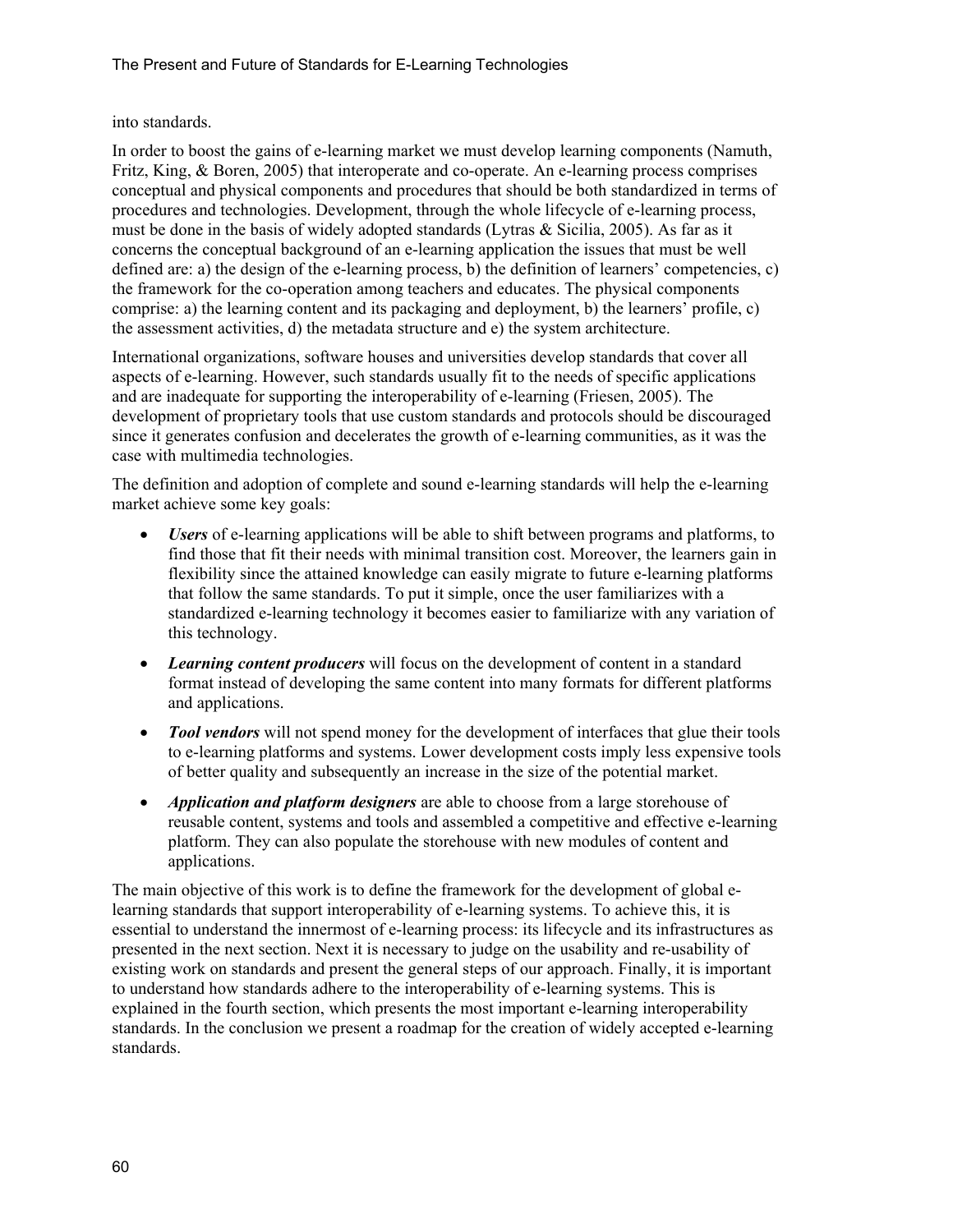# **Inside the E-Learning Process**

In order to reason the need for standards and interoperability in e-learning systems we should be aware of the lifecycle of the e-learning process and have an overview of the components of elearning systems and their functionality. In the following we illustrate the stages of a learning process, present the building blocks of an e-learning environment and provide a general model that comprises of the different services that e-learning technologies provide. We explain how the building blocks fit together into an overall e-learning application infrastructure and give a functional overview of the processes that make up an e-learning environment.

# *The Life-Cycle of the E-Learning Process*

The life-cycle of the e-learning process from the planning and preparation of a course to the consumption by the learners is depicted in Figure 1. The life cycle, as presented in Figure 1, comprises of four phases, namely: the *design* phase, where the targets and requirements are specified, the *production* phase, where content is produced, assembled and packaged for distribution, the *deployment* phase, which requires the collaboration of learners in order to distribute the appropriate content per case, and the *assessment* phase, where the outcome of the whole process is evaluated.



**Figure 1. The life cycle of the e-learning process** 

For the successful design of a learning process one should first define the required features of learners' profile and the recommended competencies. It should also specify in detail the educational targets to be achieved by the end of the learning process. The production phase integrates the production of content modules, their build up based on the initial design, and the packaging of the content to be delivered. The deployment phase that follows should consider the ability of users to access the content and collaborate during the learning process. The learning process ends up with the assessment of learners through tests and other activities and of the process itself through evaluation forms.

At the end of every phase useful information is collected and fed back to every previous phase of the process. This facilitates the improvement of the whole process and leads to better solutions for learners and educators. As an example, the information gathered during the deployment phase, which concerns actual learners' needs and level of satisfaction is used as an input in the production phase, in order to reassemble learning objects and produce more competitive packaged solutions.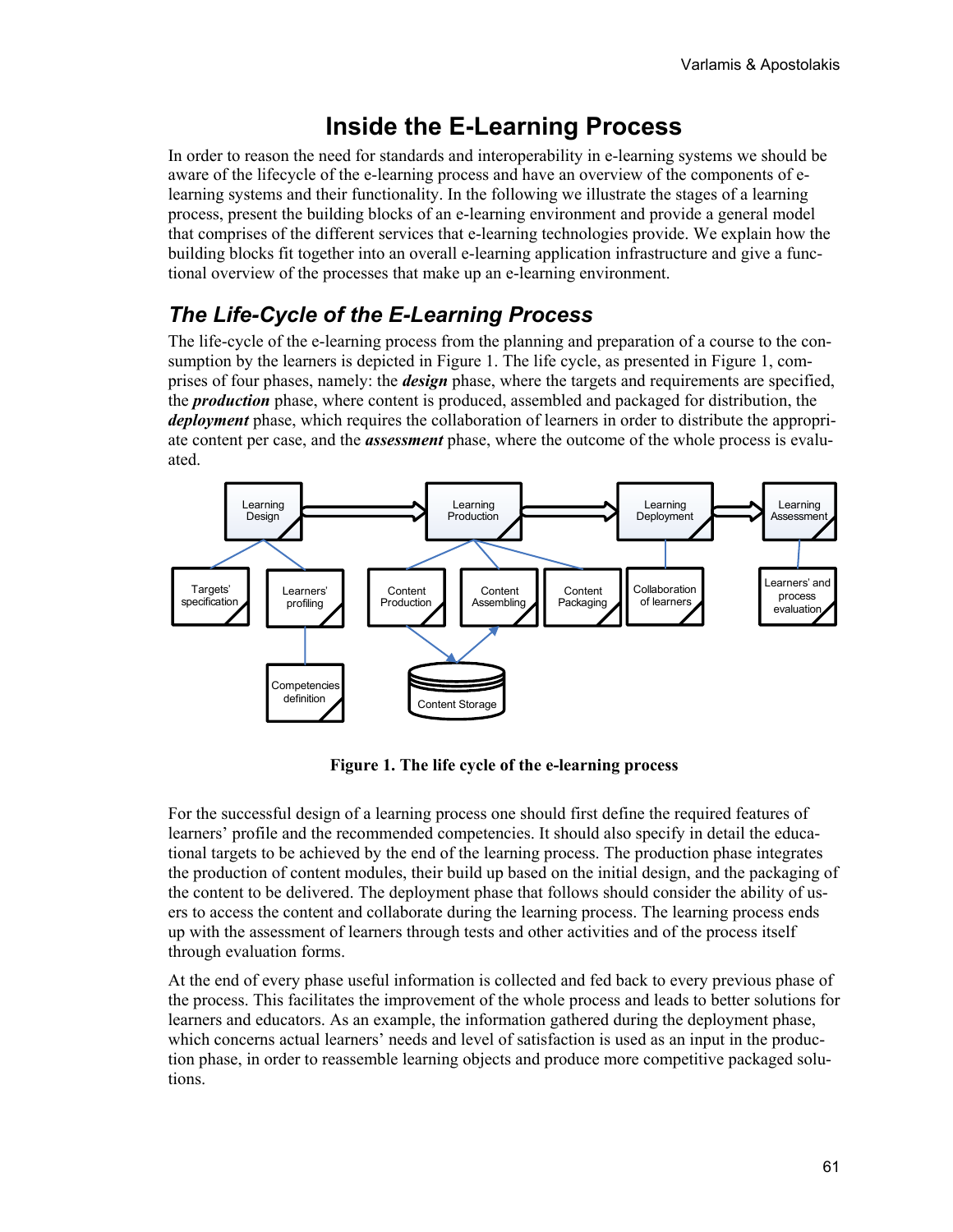The learning process described above encompasses the issues of interoperability and standardization of tasks.

- During the whole lifecycle, from the design of a course to the final assessment there is a strong influence between tasks. The learners profile is strongly related to the competencies required by the learning process and consequently affects the educational targets. Similarly, the delivery of content requires synchronization of content production, assembly and packaging tasks and so on.
- The first requirement for controlling the process is the *semantic interoperability* of tasks. The interoperability should be built on well tested and widely adopted standards. Standards enable teachers and learners to better understand each other. Concepts employed by teachers for the design of the learning process, for the specification of educational targets and the definition of required skills should be communicated and understood by the users. Partners that provide, assemble, and deliver content should be aware of the educational targets and the targeted audience.
- In a more technical level systems that produce, process, and distribute learning content must cooperate and exchange information based on standards. The development of systems by many vendors without following any standards leads to the fragmentation of incompatible technologies. As a result we have systems that cannot cooperate and content that cannot be reused.
- Standards would impose some requirements on how to create content or on how to define a procedure or a user profile. However, they would by no means limit the creativity of the designers.

From the above, it becomes clear that in order to minimize development and deployment costs, to facilitate re-usability of content and increase effectiveness of the learning process we should first resolve all technical issues and achieve interoperability of technologies and systems. The resolution of technical issues that arise can be performed in the basis of common standards and will allow us to focus on the educational aspects of learning.

# *E-Learning Systems Infrastructure*

The elementary particles of an e-learning system are the "*learning objects*" (Wiley, 2002). They are the key definition to understanding an e-learning system structure as well as the core of reusability, interoperability and adaptability. From an operational perspective, learning objects are chunks of data that are used by e-learning system. They are authored, stored, indexed, assembled, delivered, and evaluated. A more realistic approach is to think of a learning object as a digital part of a course ranging in size and complexity from a single graphic to an entire course itself.

According to earlier methodologies, learning was organized into lessons and courses with predefined objectives. Recent paradigms require the breaking of content into much smaller, selfcontained pieces of information that can be used alone or can be dynamically assembled into Learning Objects (Cohen & Nycz, 2006) to meet the "just enough" and "just-in-time" requirements of a learner (Bransford, Brown, & Cocking, 2000)

The parallelism of learning objects to the LEGO building blocks is straightforward (Wiley, 1999). The individual LEGO blocks can represent smaller pieces or basic--raw content that grouped form an asset. In the case of learning, raw objects can be audio, video, text, graphics etc. Raw objects can be used for different types of assets. For example, a photo could be used on a presentation screen but it could also be used in a multiple choice question. These assets can be snapped together and pulled apart as needed, enabling almost infinite flexibility to create logical assemblies of individual content objects to meet the learning needs of individuals. The assets begin to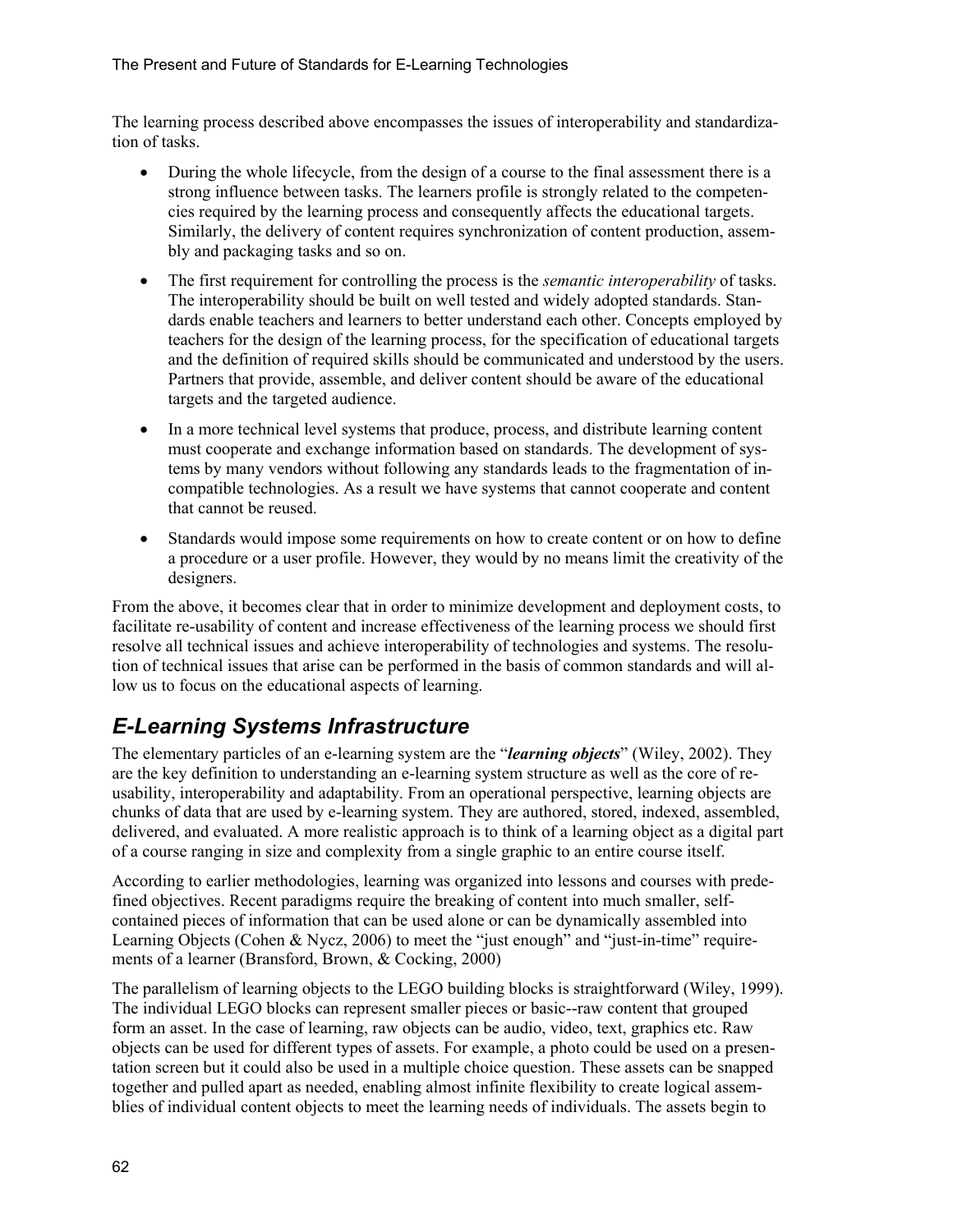take on properties and functionality and are then ready to be assembled into Learning Objects. In the SCORM standard (SCORM, 2005), these content objects are referred to a Sharable Content Objects or SCO's.

Learning objects can be developed easily and stored in repositories. However, for a successful design we should always have in mind *re-usability*. In order to create learning objects that can be managed, re-used and assembled in a complete learning process, we should first understand the conceptual model of content objects.

### *The Conceptual Model behind Learning Objects*

The conceptual model of content object (Bohl, Schellhase, Senler, & Winand,, 2002) to which the learning objects perfectly fit describes a hierarchy of granular content (Figure 2, based on (Masie, 2002)). Within a series of levels of granular content, very small raw content assets (individual fact, principle, concept, example, procedure, etc.) can be assembled into a "just right" Learning Object. Each content asset is selected and assembled to match the unique needs of each person and situation, then presented just the right way, in just the right medium, at just the right time. This requires from content objects to be *self-contained, self-descriptive* and *mutable* (Pukkhem & Vatanawood, 2005). More specifically, the conceptual model of content object describes:

- A component based approach.
- Structured content based on a hierarchical model.
- Metadata at each level of the content hierarchy.
- A process methodology.
- A technical infrastructure for developing, assembling and managing re-usable granular content objects that are written independent of delivery media and accessed dynamically through a database.



**Figure 2. Content Object Model** 

#### **Metadata**

Learning content stored across multiple repositories must be labeled in a consistent way to support the indexing, storage, search and retrieval tasks of the various educational tools. Data used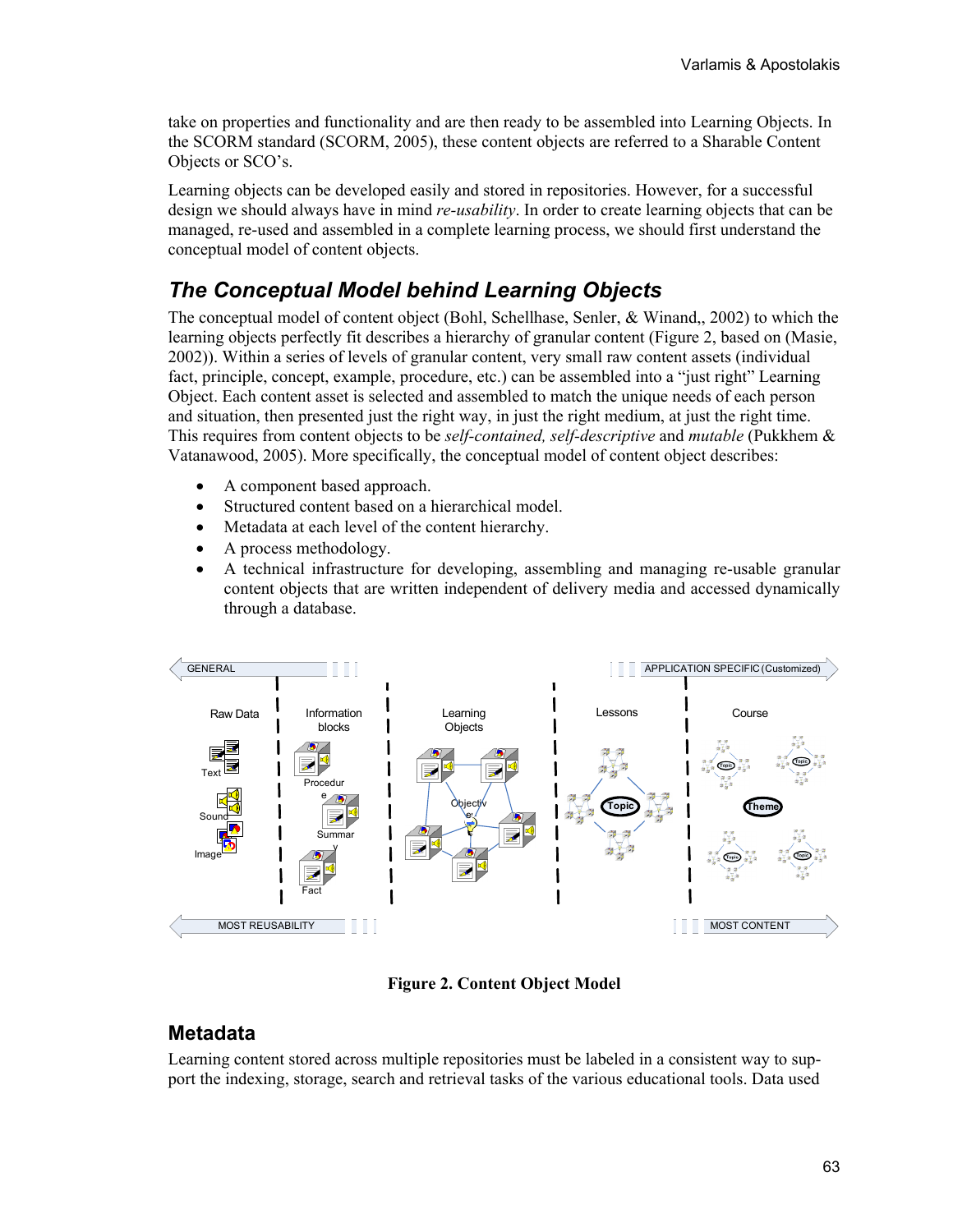for this purpose is referred to as *Learning Object Metadata (LOM)* (LOM, 2002) while metadata as a term generally means information about data or data-about-data.

#### **Context + Re-usability**

The content object model delivers a high degree of re-usability (Barritt & Alderman, 2004) and context which are both extremely valuable. Context is a necessity in the learning process and is directly proportional to the effectiveness of the content and re-usability is strongly related to the return on investment in content.

The end result of content creation process is a database of information objects with metadata. The re-usability of such raw asset is high however the context they convey is limited. Objects are available in common media delivery types such as print, interactive CDs and web sites and can be easily re-used in all forms of learning such as: e-learning, traditional instructor-led training, or blended learning solutions. The assembly of loose assets into concrete lessons and courses puts learning into context but limits reusability

The raw information blocks are of little use to the learning process if examined as units. They are not bound to any specific application but are organized in hierarchies and are self-descriptive due to metadata. The learning design (Phase 1 in Figure 1) is responsible for adding context to the small information blocks by assembling them into learning objects. Learning objects stand in between raw information and stable courses. They still have great re-usability since they are not bound to a specific application or system, they are rich in content since they incorporate many resources and the convey context that serve general learning needs. Thus, the previous dichotomy between re-usability and context is resolved. (Figure 3).



**Figure 3. Reassembling Learning Objects** 

#### **The added value of learning objects**

The flexibility of the Learning Object content model is in the ability to store, locate, and repurpose content as needed. They are large and contain a lot of context. However, they are flexible since their contents can be re-arranged easily to form a new learning collection. As can be seen in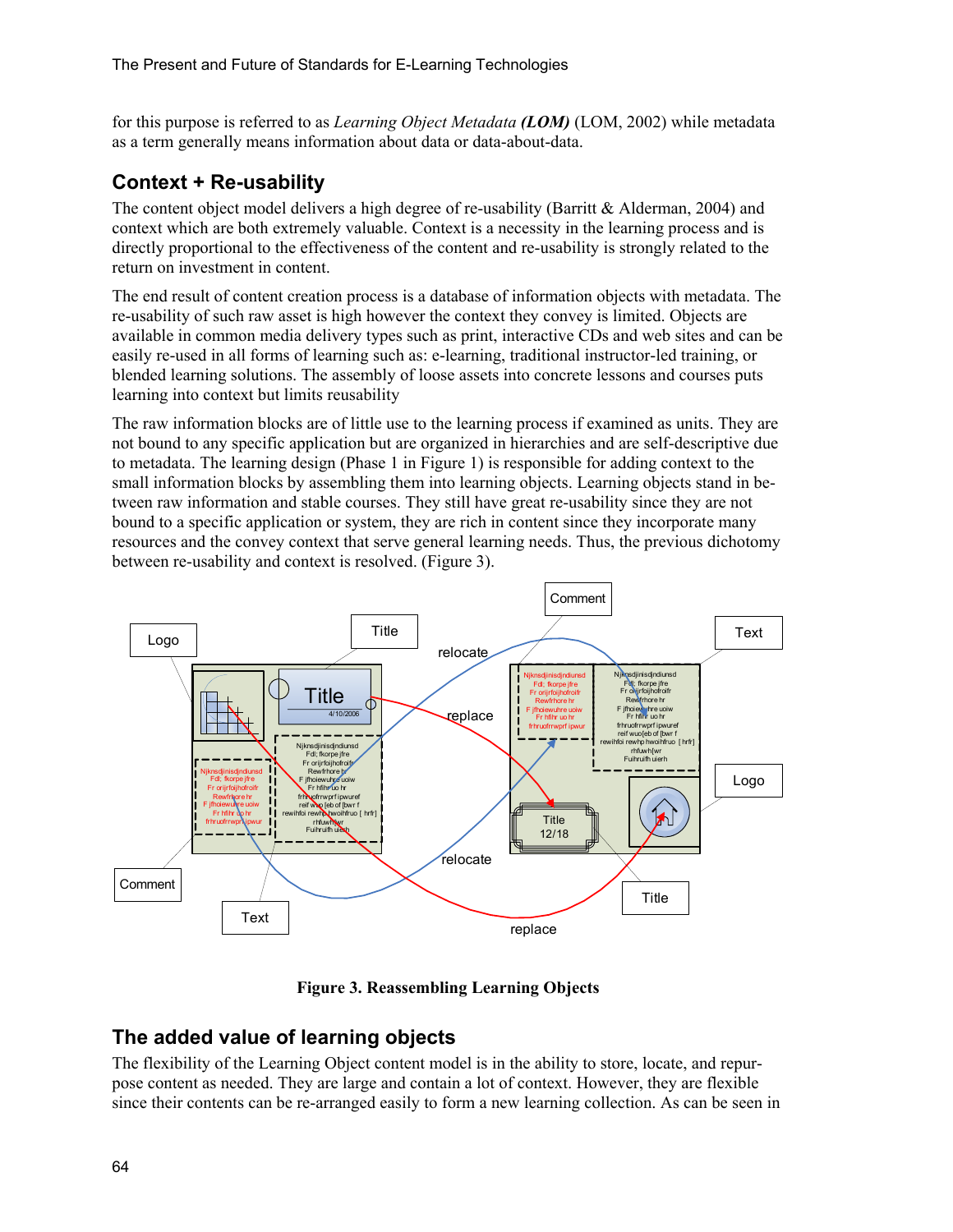Figure 4, we have a different look and feel for a course by moving the text or comment components (drawn with a dotted line) or by changing the format of the title or logo components. The existence of metadata allows re-assembling of content into a more meaningful context.

While there can be any number of levels in this Content Object Model, the four main levels (Krull, 2004) are as follows:

- Data or Raw Media Elements are the smallest level in this model and consist of the "raw media" stored at a pure data level. Examples include a single sentence or paragraph, single illustration, animation, video, audio clip, etc. (e.g. logo, title, text and comment in figure 4 can be of type animation, image and paragraph respectively).
- The second level of Information Objects is formed by a set of these data elements to create a granular, re-usable chunk of information that is media independent. For example, a title, a logo, a text or a comment entity with no type specified. Information objects are self descriptive, can be mutated and assembled in an application (a title object has a special meaning in a learning module, when it appears in an application that support graphics it will appear as image, or else as text).
- Based on a single objective, Information Objects are then selected and assembled into the third level of Application Specific Objects. This is the level in the hierarchy for one of the most common types in use today, the Learning Object (LO). The learning object specifies the conceptual and positional structure of a basic learning module that can be displayed diversely (i.e. a web page, a screenshot, a presentation or a printed page that combines a title, a logo, a text and a comment entity in a 2x2 matrix).
- The fourth and fifth levels are defined around the larger (terminal) objectives to create Aggregate Assemblies such as lessons or chapters, which can in turn be assembled into ever larger Collections which might be such things as courses and whole curricula.

The content object model presented in figure 3 has been adopted by big learning software vendors such as Autodesk Inc (www.autodesk.com/)

### *E - Learning Functional Model*

Once the building blocks of the learning process have been defined we should explain how they are used, which tasks are dedicated to their creation, assembly, delivery, consumption and evaluation and which tools are employed in every task (O'Droma, Ganchev, & McDonnell, 2003). All the tasks, tools and users are the components of the e-learning environment and the learning objects are the entities that must be transferred among them. In Figure 4 a conceptual model that positions e-learning products and their functionality in terms of an e-learning environment is provided (based on Robson, 2003).

The functional model of e-learning comprises of the *Production* and *Dissemination* phases. A *Management* phase runs in parallel.

The main components of the *Production* phase are:

- Content Repositories: they index commercial and custom learning objects that can be retrieved and served to people and systems. They support content management functions such as version control, check-in/check-out, import, export and transfer functions etc.
- Metadata: they are used for indexing and retrieval tasks, especially for non textual content. *Learning object metadata* is used to describe the structure and location of learning objects and facilitate retrieval. This allows learning objects to be stored on multiple servers with different characteristics.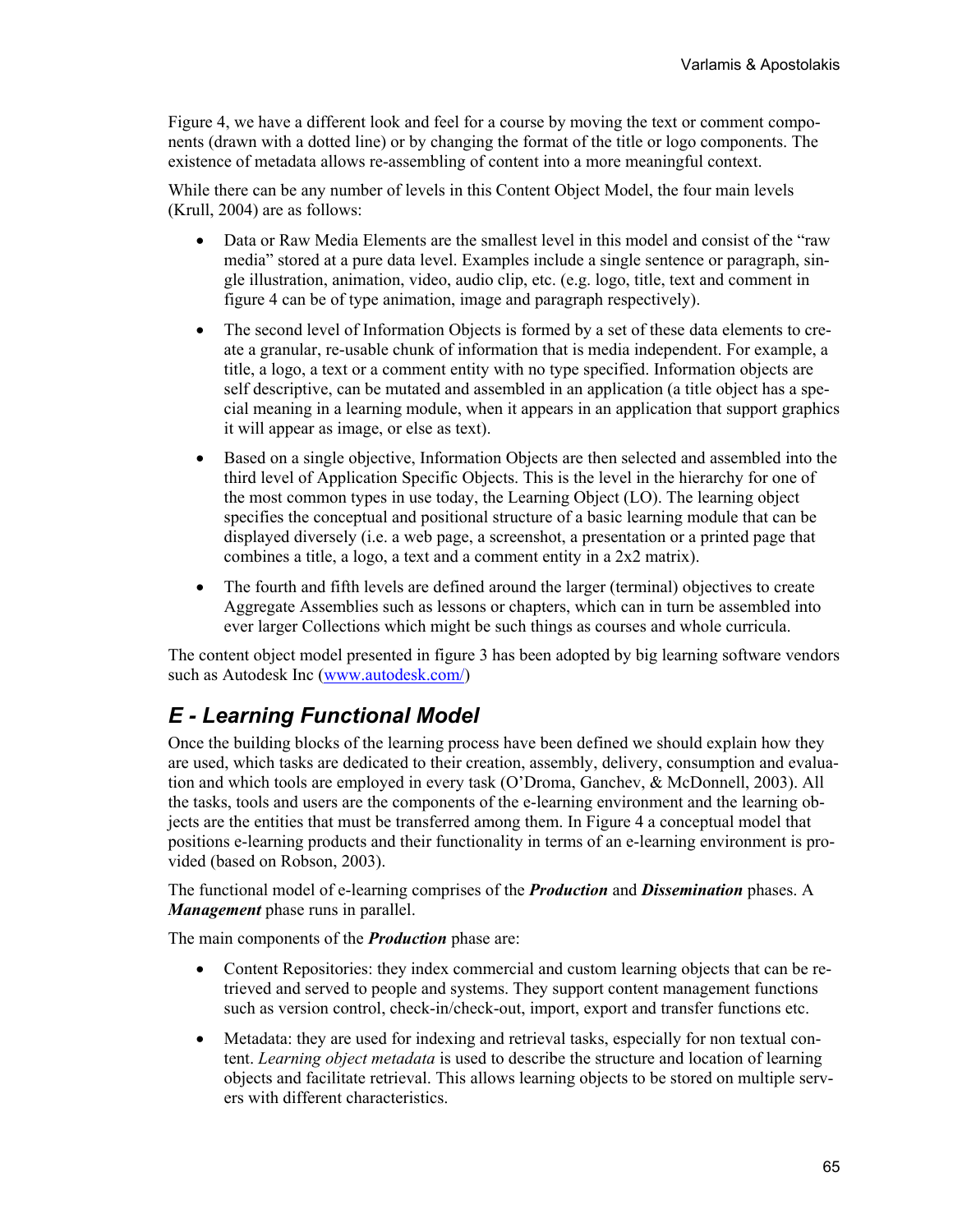• Content Authoring tools and services (RELOAD, 2004) allow education experts and instructional developers to create and modify fundamental learning entities.



**Figure 4. e- Learning Functional Model** 

- Learning Objects Authoring tools support the assembly of content entities into cohesive learning modules. Assets from the repository are used to fill *content templates* (Halm, 2003) and create new learning objects. Templates are empty of content and are used from education experts to guide professional teachers in assembling successful learning objects and lessons. Assembly of learning objects and templates is strongly linked with other components and tasks of the learning experience such as educational discussion forums (Harman & Koohang, 2005) and collaboration environments.
- Packaged course authoring tools (Horton,  $\&$  Horton, 2003) support the composition of learning objects into courses (with the inclusion of assessment components) Packaged course solutions are based on learning plans (Stark & Lowther, 1986) (degree paths, certification paths and skill development curricula) and compose learning objects into complete learning solutions which are put on the showcase.
- Learning Offerings. Packaged course products are indexed and priced (Fallon & Brown, 2002) based on the accounted market needs so as to become offerings (Vossen & Westerkamp, 2003). Every small and large educational organization (Pöyry, Pelto-Aho, & Puustjärvi, 2002) uses catalogues that allow authorized individuals to make learning available and to set access rules, restrictions, prices, and so on.

Once the repository is populated with content, learning objects, courses and learning solutions, the delivery and exploitation of products follows. Many tasks, tools and experts have a crucial role in the *dissemination* and utilization of learning solutions: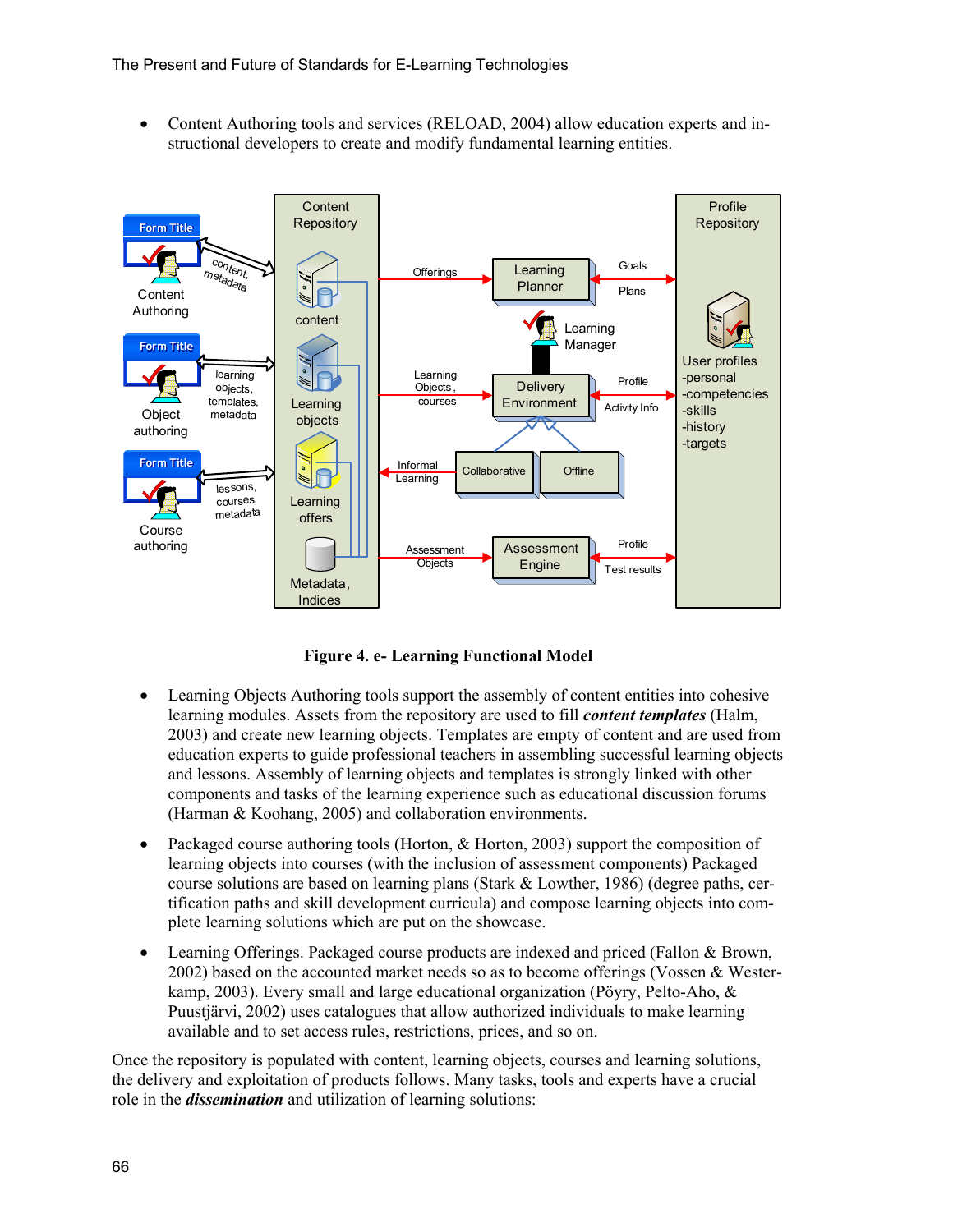- Learner Profile Repositories keep information about the learners that use them (Anido et al., 2001). Information includes: personal data, learning targets and history (such as attained or expected certifications and degrees), assessments of knowledge (skills and competencies), and the status of participation in active learning (registration, progress).
- Learning Planners such as teachers (Ellington, 2000), advisors, career counsellors, human resource managers (L'Allier, & Lacoff Resner, 2004) etc assist learners to determining their targets, to evaluate and improve their profiles based on a concrete plan.
- Delivery Environment. Comprises tools and activities such as chat, email, quizzes, multimedia applications, collaboration tools, application sharing, shared whiteboards, equation editors, etc. that can be offline or online (Nash, 2005) and collaborative (i.e. *virtual classrooms*). Delivery can also be done informally (*informal learning*) using live conversations, presentations, informal training, hands on demonstrations etc.
- Assessment and Testing may be integrated with learning content and delivered with it. Learners' performance is recorded and learners' profiles are updated.

*Learning Management Systems* (LMS) are intended to manage the learning environment and synchronize production and dissemination tasks. Full featured Learning Management Systems (such as those provided by LearnTone (LearnTone, 2006), IBM Mindspan Solutions, Saba and Thinq (Saba, 2006), integrate authoring, assessment, and delivery tools and provide: a) management of learner profiles and learning offerings, b) learning planning, c) authoring, delivery and tracking of content and assessment.

Learning Content Management Systems - LCMS (Chapman & Hall, 2001) - are multi-user environments where learning developers can **create**, **store**, **reuse**, **manage**, and **deliver** digital learning **content** from a central object **repository**. An LMS manages the processes surrounding learning whereas an LCMS manages the process of creating and delivering learning content. The features of typical LCMS products include: a) content authoring and assembly, b) registration, storage, and retrieval of objects based on standards.

# **E-learning Standards**

The adoption of standards and specifications facilitates the dominance of platform independent, open technologies and promotes user-centric e-learning systems. Standardized technologies have several merits that protect and nurture an e-learning investment. These are in general:

- *Interoperability:* Content from multiple providers can be easily disseminated within consumers and a multitude of systems. Problems of translation, communication, information exchange are easily solved and transparent interaction of systems is achieved.
- *Re-usability:* Content and code can be assembled, disassembled, and re-used quickly and easily. Additionally content objects can be adapted and used in a context other than that originally designed.
- *Manageability:* Systems can track the appropriate information about the learner and the content. Learners' profiles, educational target and content "speak the same language" so it is easier to find, manage and assembly "the right stuff" for each case.
- *Accessibility:* A learner can access the appropriate content at the appropriate time on the appropriate device. Content warehouses can be developed and become available to amateurs or professionals that use any application based on the common standards.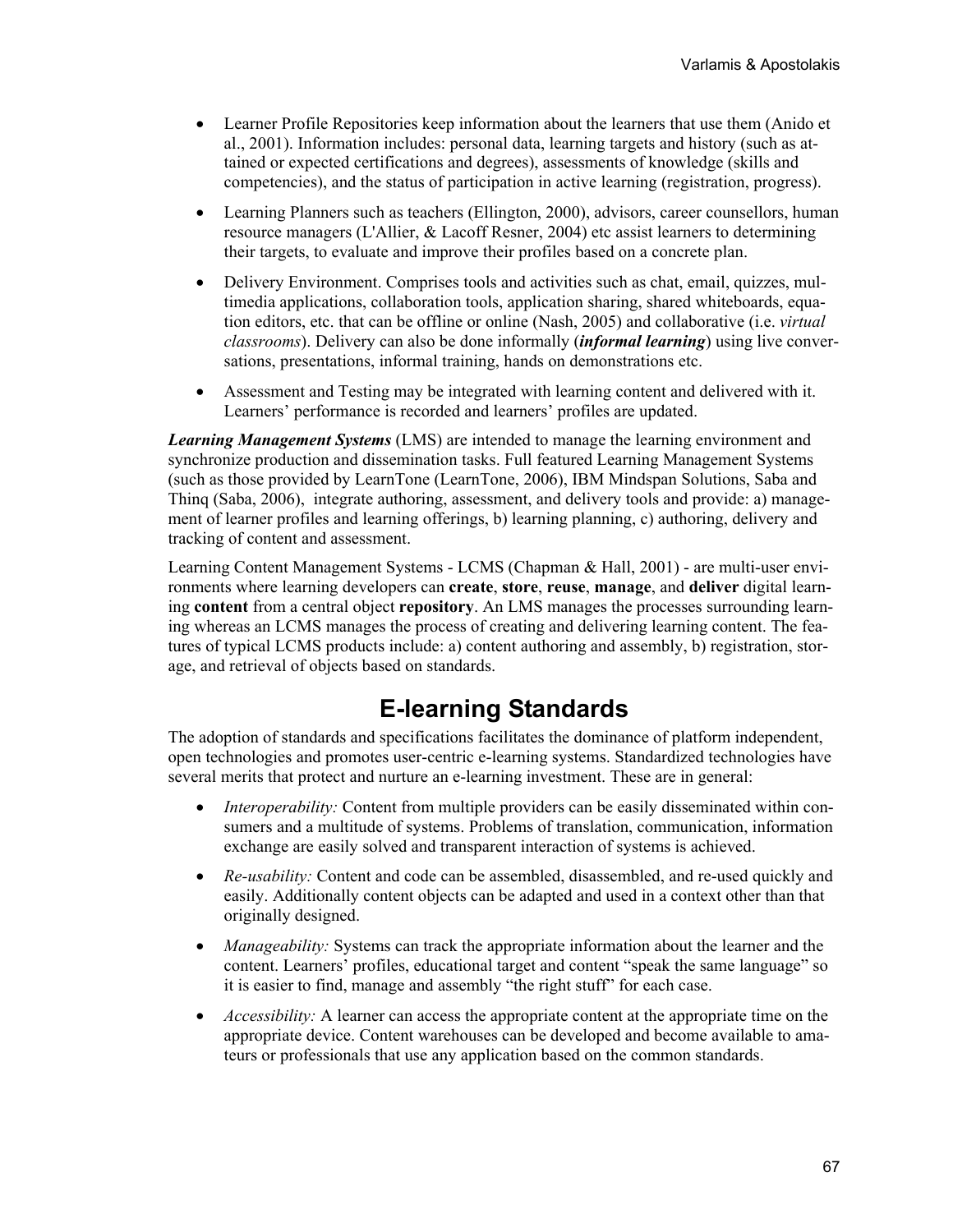- *Durability:* Content is produced once and transplanted many times in different platforms and systems with minimum effort. Buyers are not "trapped" by a particular vendor's proprietary learning technology and their investments become permanent and adverse to risk.
- *Scalability:* Learning technologies can be expanded in functionality in order to serve broader populations and organizational purposes. An organization's return on investment in e-Learning products can increase if they can be leveraged beyond their original scope.

The standardization of procedures in e-learning can be achieved through the co-operation of all participants of the e-learning community: developers, vendors and users should work together in order to create, validate, establish and disseminate standards for every e-learning task.

# *Four Steps for the Establishment of E-Learning Standards*

The four steps for setting up standards for the e-learning community as depicted in Figure 5 are explained in details in the paragraphs that follow.



**Figure 5. Steps for establishing e-learning standards** 

### **Specification**

Co-operating organizations should first define the tasks they carry through the learning process and the respective needs for standards. The requirements analysis is followed by an in-depth description of the e-learning process workflow. All information exchanges between tasks and all procedures should be properly specified and documented. The workflow description is communicated among partners and is refined to cover all possible tasks and avoid repetitions. The detailed analysis is expected to reveal inefficiencies and the role of experts in this phase is to issue recommendations for future specifications.

The needs analysis and the specification of requirements are currently held by consortia such as:

- IMS Global Learning Consortium (www.imsglobal.org),
- CEN/ISS Workshop on Learning Technology (www.cenorm.be/isss/Workshop/lt/),
- Customized Learning Experiences Online CLEO, which involves IBM, Microsoft, Cisco, NetG, and click2learn, (http://www.lsal.cmu.edu/lsal/expertise/projects/cleo/ )
- Aviation Industry CBT Committee (www.aicc.org/), and
- HR-XML Consortium (www.hr-xml.org/).

### **Validation**

Based on the market and workflow analysis performed in the first step and on the suggested specifications, vendors develop new products that incorporate the new requirements. They initiate pilot programs that test the effectiveness and usability of the new products, and establish test-beds for validating their conformance to the specifications. Products that fail the tests are abandoned, and similarly specifications that do not cover user needs are reformed.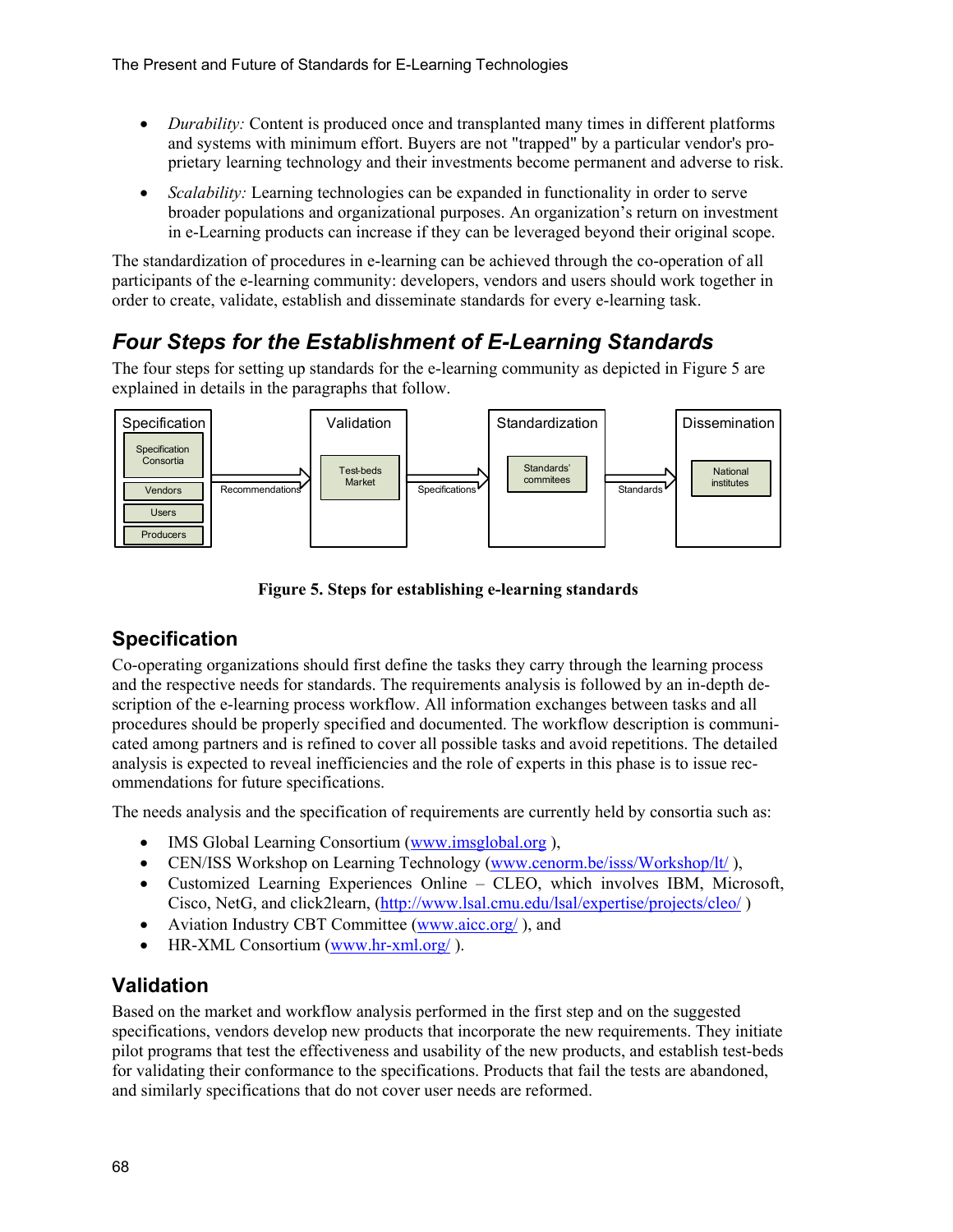The integration and interoperability of potential standards is first priority during the validation process. The output of the validation step comprises many reference models which show how different specifications and standards work together to support a complete e-learning environment.

Organizations creating test-beds and reference models for e-learning include:

- Advanced Distributed Learning initiative ADL/SCORM (www.adlnet.org),
- Advanced Learning Infrastructure Consortium ALIC (www.cen-ltso.net),
- Education Network Australia Edna (www.edna.edu.au ).

#### **Standardization**

The third step comprises: a) the refinement of specifications in order to avoid repetitions, to become concrete and clear to users, b) the consolidation of competing efforts into a single output, c) the clarification of conformance requirements in order to avoid misunderstandings and incompatibilities, and d) the official recognition of standards by international organizations and comities. It is important to clearly distinguish between a specification, which is an evolving work in progress, in which many individuals and organizations may offer their recommendations, and an accredited standard, which is ideally based on actual implementations and experience, and provides very clear and unambiguous criteria for implementation and conformance.

Bodies creating accredited standards for e-learning are:

- IEEE Learning Technology Standards Committee (ieeeltsc.org), and
- ISO/IEC Joint Technology Committee Subcommittee on Standards for Learning.

National standards bodies such as the British Standards Institute are also starting to produce accredited standards. These generally have less impact until brought to a pan-national level. CEN/ISSS *can* produce accredited standards with great regulatory weight in Europe, but their Workshop on Learning Technology intends to work through the IEEE and ISO/IEC, not through CEN/ISSS.

#### **Dissemination**

The final step for the establishment of standards is the dissemination of the widely accepted standards to all the participants of the e-learning community. New members should be informed on the existing standards and old members should become aware of the accredited standards and update their processes to conform. The decisions of international organizations should become accredited by national comities and disseminated to local users and producers. The e-learning communities all over the world should become aware of the new standards and should be supported to better understand them and apply them to their e-learning processes.

# **Interoperability of E-Learning Technologies**

Figure 4 presents a simplified version of an e-learning environment. Functional e-learning components are provided by a number of vendors and are not constrained by enterprise, technological and geographical boundaries. Institutes and individuals choose the best solutions to achieve knowledge. In order to facilitate integration of e-learning components, vendors provide interfaces for information exchange. However, it is still very difficult and costly to implement an integrated learning environment in the absence of standards.

E-learning *interoperability standards* provide structures and protocols for creating and communicating e-learning objects. Products that incorporate such standards can be easily integrated and work together effectively. The most important issues on the interoperability of e-learning tools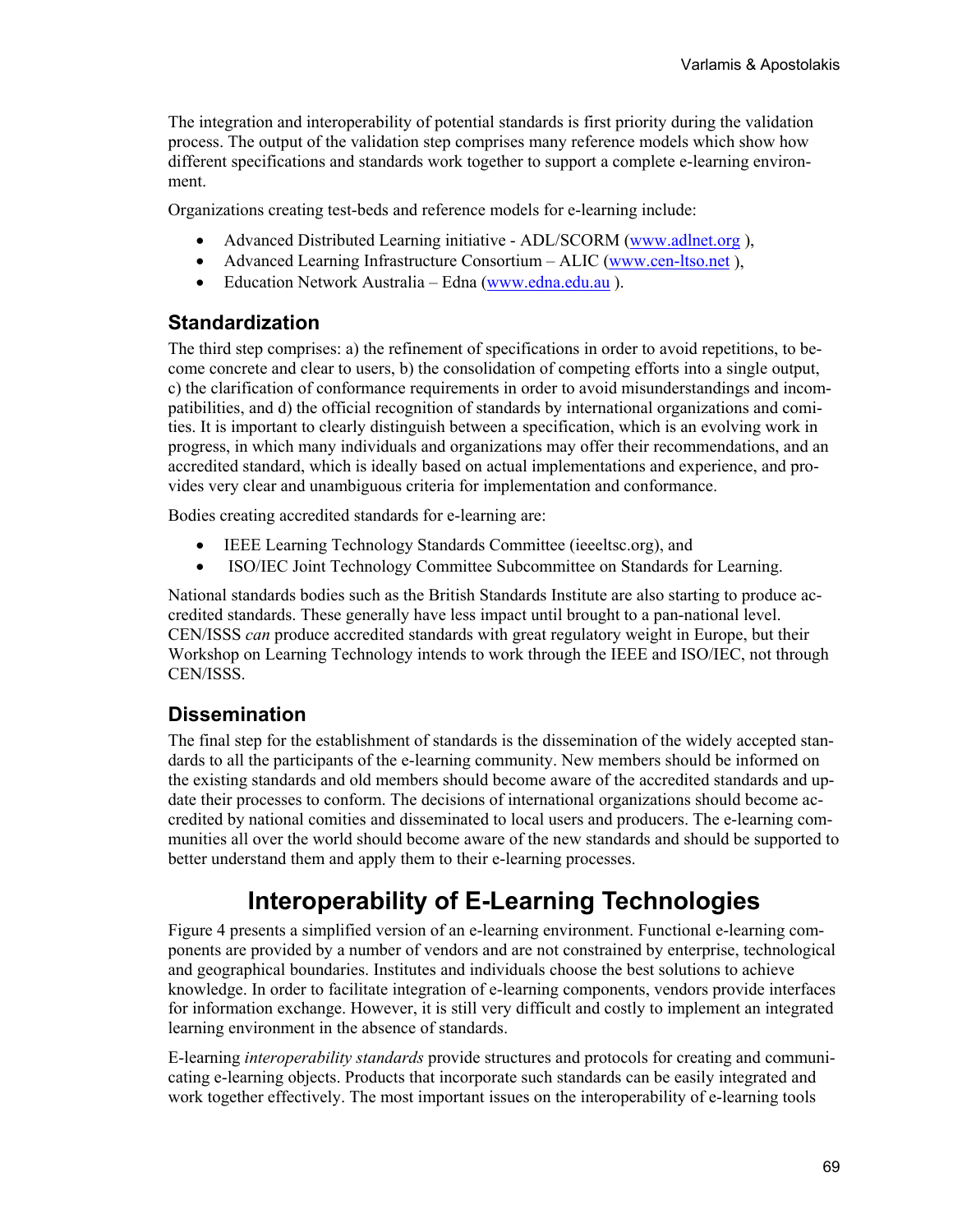and technologies which in the same time attract the attention of standardization organisations are: *content description* (metadata) and *packaging, learner management* and *communication* of the educational process results. In the following we present in more detail these four issues, point out the neuralgic spots, list the organizations that support the standardization process and their contribution.

### *Content Description (Metadata)*

Content is the nucleus of e-learning. Learning content and catalogue offerings must be labelled in a consistent way to support the indexing, storage, discovery (search), and retrieval of learning objects by multiple tools across multiple repositories. Data used for this purpose is referred to as *learning object metadata*.

Several initiatives are creating metadata standards:

- The IEEE Learning Technology Standards committee has almost approved the Learning Object Metadata (LOM) standard (LOM, 2002), which has been adopted and adapted by the IMS Global Learning Consortium, the Advanced Distributed Learning initiative, the Alliance of Remote Instructional and Distribution Networks for Europe, and other organizations. LOM provides descriptions ("metadata") for all the components ("learning objects") in order to facilitate finding relevant learning objects. The specification covers technical and educational aspects, property rights, learning object lifecycle and classification and other issues.
- The Dublin Core Metadata Initiative (dublincore.org) has its own metadata standard for e-learning which is used by libraries, publishers, government agencies, and other organizations. In collaboration with IEEE, Dublin Core Initiative aims to put the two standards in a common framework. The available set of metadata elements describes the format and type of the resource, the creator and rights.
- The IMS Learning Design team is developing an Educational Modelling Language (IMSGC, 2003a), which can typically describe the entire pedagogical methodology of a course. This will bridge the gap between high level and machine interpretable descriptions.

# *Content Packaging*

Content packaging specifications and standards allow courses to be transported among different systems. Packaged learning content can potentially be created by one tool, modified by another tool, stored in a repository maintained by one vendor, and used in a delivery environment produced by a different vendor. Content packages include: a) raw content, b) assembly, delivery and presentation information. Initiatives dealing with content packaging include:

- The IMS *Content Packaging specification* (IMSGC, 2003b) (commercialized as LRN by Microsoft and supported by multiple vendors),
- The IMS *Simple Sequencing specification* (IMSGC, 2003c),
- Aviation Industry CBT Committee guidelines and recommendations for *computer managed instruction* (specifically their notion of a *course structure file*),
- The Advanced Distributed Learning initiative (ADL) Sharable Content Object Reference Model (ECMA, 2004; SCORM, 2005), based in part on Aviation Industry work, and
- The IEEE Learning Technology Standards Committee, currently putting the Aviation Industry and SCORM work through the *accreditation* process.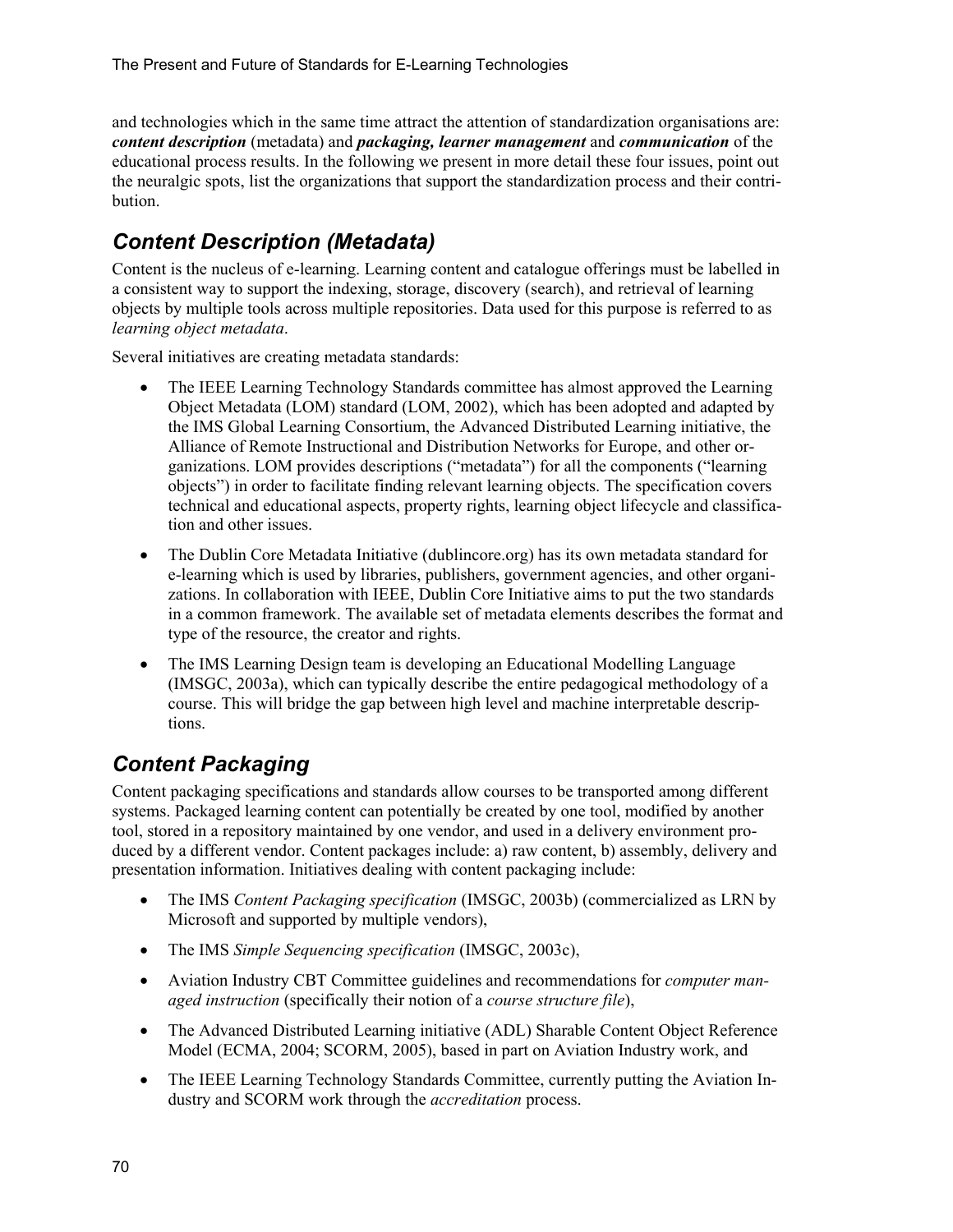*Assessments* and their component questions are a special kind of learning content currently supported by a different set of specifications. As with learning content, we have questions, tests, and test banks that can be transported among systems. The IMS *Question and Test Interoperability* specification (QTI) is an attempt of standardization in assessment packaging and delivery.

### *Learner Management*

Learner management requires a standardized description of learner profile data, registration information and privileges.

*Learner profile standards* allow different system components to share information about learners across multiple system components. Profile information comprises of personal data, learning plans, learning history, accessibility requirements, certifications and degrees, assessments of knowledge (skills/competencies), and the status of participation in current learning. The most important standardization efforts are:

- The IMS *Learner Information Package* (LIP) specification,
- The *Public and Private Information* PAPI (http://edutool.com/papi/) specification that was originally an IEEE draft and is now being looked at by ISO.

*Learner registration information* allows the controlled delivery of learning content to the learners, based on the offerings available and on learners' choices. The delivery system should be aware on the learners' profiles and privileges in order to deliver content. This implies exchange of offering and enrolment data among learning systems. There exist two initiatives currently dealing with these requirements in e-learning:

- The *IMS Enterprise* working group that has created a specification for registration data exchange.
- The Schools Interoperability Framework SIF ( $\frac{http://www.sifinfo.org/}{http://www.sifinfo.org/})$ , which supports the exchange of this type of data in the K-12 environment.

### *Communication of Results*

In order to provide feedback to content and course creators we need to generate performance reports (Varlamis, Apostolakis,  $\&$  Karatza, 2005). As a learner interacts with content or assessments, activity and performance information is generated that should be communicated to content creators. In order to share the status of learning activities and learners' results across multiple components of a learning environment we need standards. This can be accomplished by creating standardized communication protocols and data models that allow learning content to communicate with the system that delivered it. Work is going on by in two initiatives:

- The Aviation Industry CBT (Computer Based Training) Committee (AICC) and
- The Advanced Distributed Learning initiative with Sharable Content Object Reference Model (SCORM) project.

AICC (http://www.aicc.org/ ) is an organization that has developed a set of specifications for: a) the online content - the structure of lessons, and tests and the progression logic philosophy for the whole instructional material of a course, b) the offline instructional activities - training statistics, student assignments, student access data, etc, c) access and performance data – of students at all levels of courseware presentation (figure 6). The student interaction with the online content and the performance in offline activities is a valuable piece of information that must be stored, analyzed and used as feedback for appropriately delivering the course (both offline and online). The analysis of access and performance data will help us measure the individual rate of learning,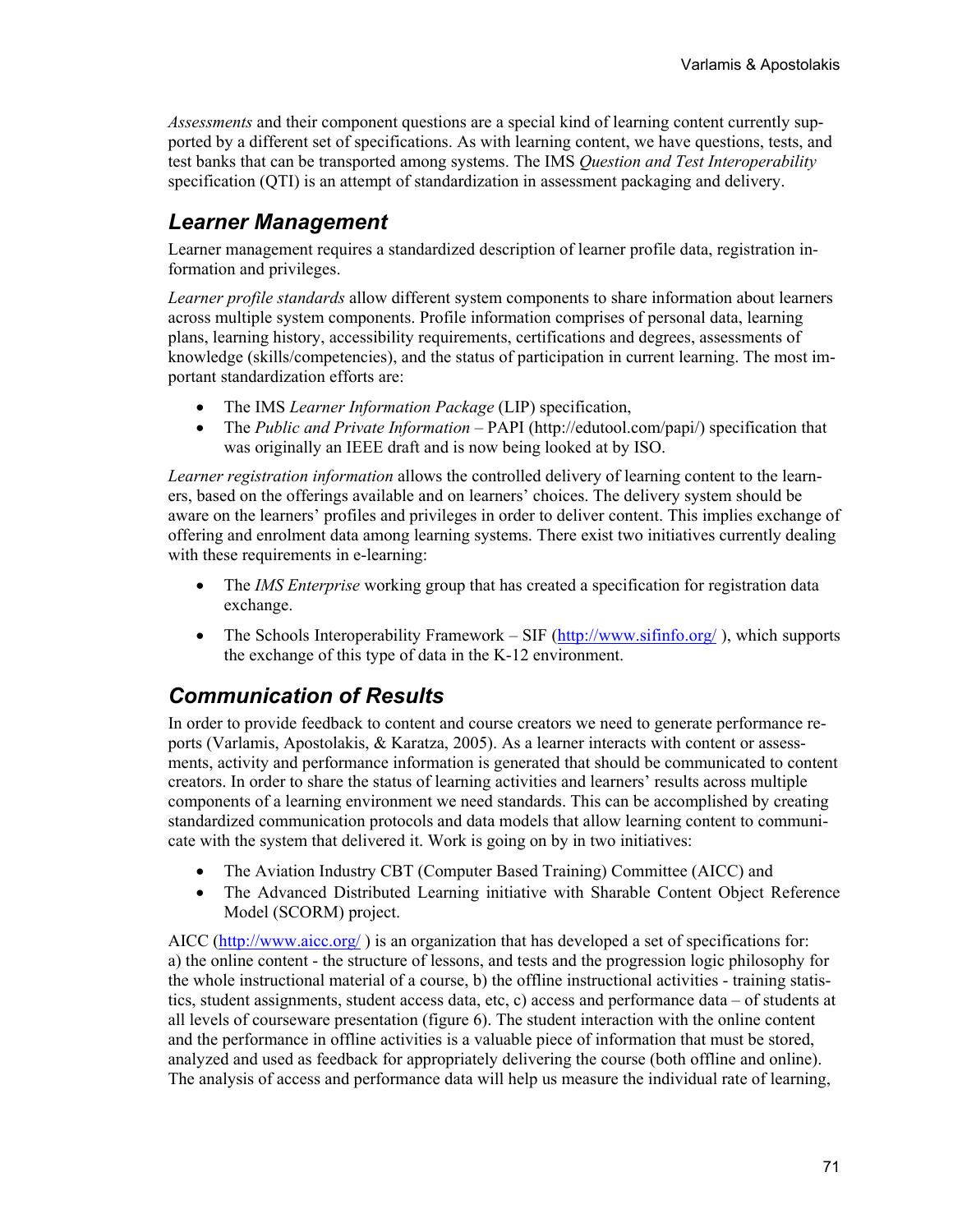control the quality of the testing  $\&$  instruction, determine where and why the courseware is not performing, measure student satisfaction, optimize course path etc. (Varlamis et al., 2005)



**Figure 6. AICC specifications and their interactions** 

ECMAScript API (ECMA, 2004) and the Data Model for Content Object Communication (IEEE, 2004) are implementation examples which are based on the above specifications. In both cases content is delivered to learners through a server which analyses learners' profiles and statistics and provides the appropriate content to them (Figure 7).



**Figure 7. Modelling the interaction of user with content** 

(SCORM, 2005) is a model for reusable learning content for both computer-based and Web-based (mainly) learning. It provides a harmonized set of guidelines, specifications, and standards based on the work of several distinct e-learning specifications and standards bodies. It builds on accepted Web standards allowing developers to focus on effective learning strategies. SCORM's "technical books" refer to: content (assets, sharable objects), course overview and metadata, content sequencing and navigation (activity tree, sequencing rules), content aggregation (packaging) and runtime environment (i.e. content launch process, standardized communication between content and LMSs and standardized data model elements used for passing information relevant to the learner's experience with the content).

Other interoperability specifications and standards are: the IMS Digital Repositories that standardizes the repository description and offers federated search over multiple repositories, H.323 (videoconference) and T.120 (document conferencing) telecommunication standards by International Telecommunications Union (itu.org), media standards mainly from the World Wide Web Consortium (http://w3c.org ). (HTML, Portable Network Graphics, Synchronized Multimedia Integration Language etc.)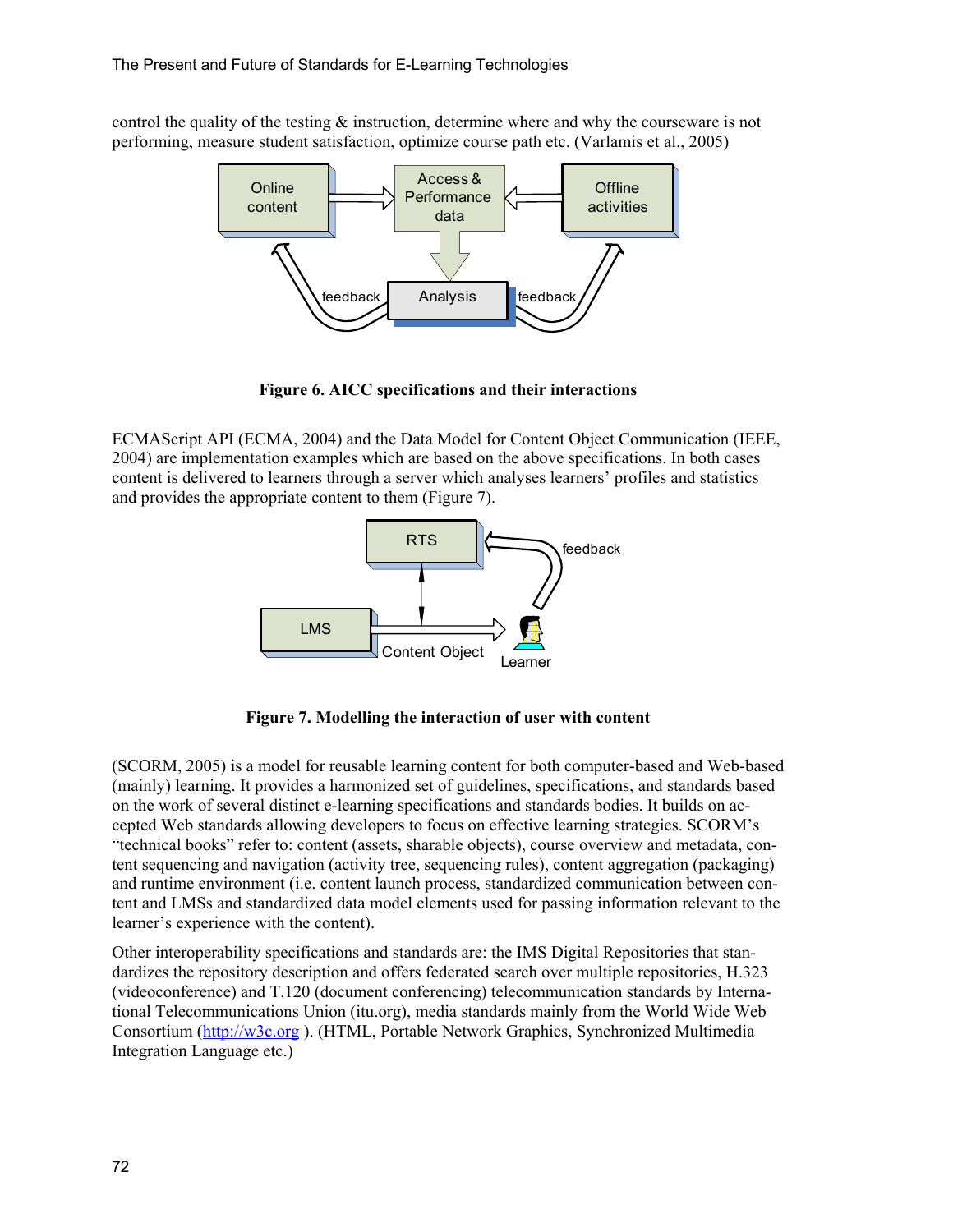# **Conclusions**

It is important to emphasize the fact that learning technology standards implement a certain level of interoperability. In order to achieve the smooth co-operation of all e-learning components we should impose standards in every procedure. Standardization committees should define standards that cover all aspects of the educational procedure and do not cover each other.

A major complaint about e-learning standards is that products claiming conformance do not work together without further tweaking. This translates into lost time and expensive service engagements. As a result of this challenge, there is an increasing emphasis on developing conformance tests and certification programs. It is necessary that e-learning standards must be adopted by everyone without any customization or modification (i.e. based on differences in language, country, low, customs etc.).

The roadmap to achieve standardization of e-learning technologies comprises the following steps:

- 1. First we should overview the e-learning process as a whole. We must define the operations included in the e-learning process, the information exchanged (input, results etc). In this step we should stabilize the existing practices and record the existing standards and needs.
- 2. The second step is to locate the main standardization bodies and have them work for the common aim. International boards must decide on the standards by taking into account the needs reported by the national fora.
- 3. The third step concerns the thoughtful definition of specifications. The specifications should cover all possible needs of e-learning systems and avoid redundancies.
- 4. The final step comprises the dissemination of specifications and their stabilization into standards. Once they are defined, the specifications are communicated to the community for testing. Additional requirements or modifications are covered in this step. Once approved, the specifications become standards.



**Figure 8. Developing standards for e-learning technologies** 

### **References**

- Anido, L., Llamas, M., Fernandez, M.J., Rodriguez, J., Caeiro, M., & Santos, J. (2001). A standards-driven open architecture for learning systems. *Second IEEE International Conference on Advanced Learning Technologies, ICALT 2001*, p. 3.
- Barritt, C., & Alderman, F.L. (2004). *Creating a reusable learning objects strategy: leveraging information and learning in a knowledge economy.* San Francisco, California: Pfeiffer.
- Bohl, O., Schellhase, J., Senler, R., & Winand, U. (2002). The sharable content object reference model (SCORM) - A critical review. *International Conference on Computers in Education*, pp. 950-951.
- Bransford, J., Brown, A., & Cocking, R. (2000). How people learn: Brain, mind, experience, and school committee on developments in the science of learning. National Research Council. Retrieved April 10, 2006 from http://newton.nap.edu/html/howpeople1/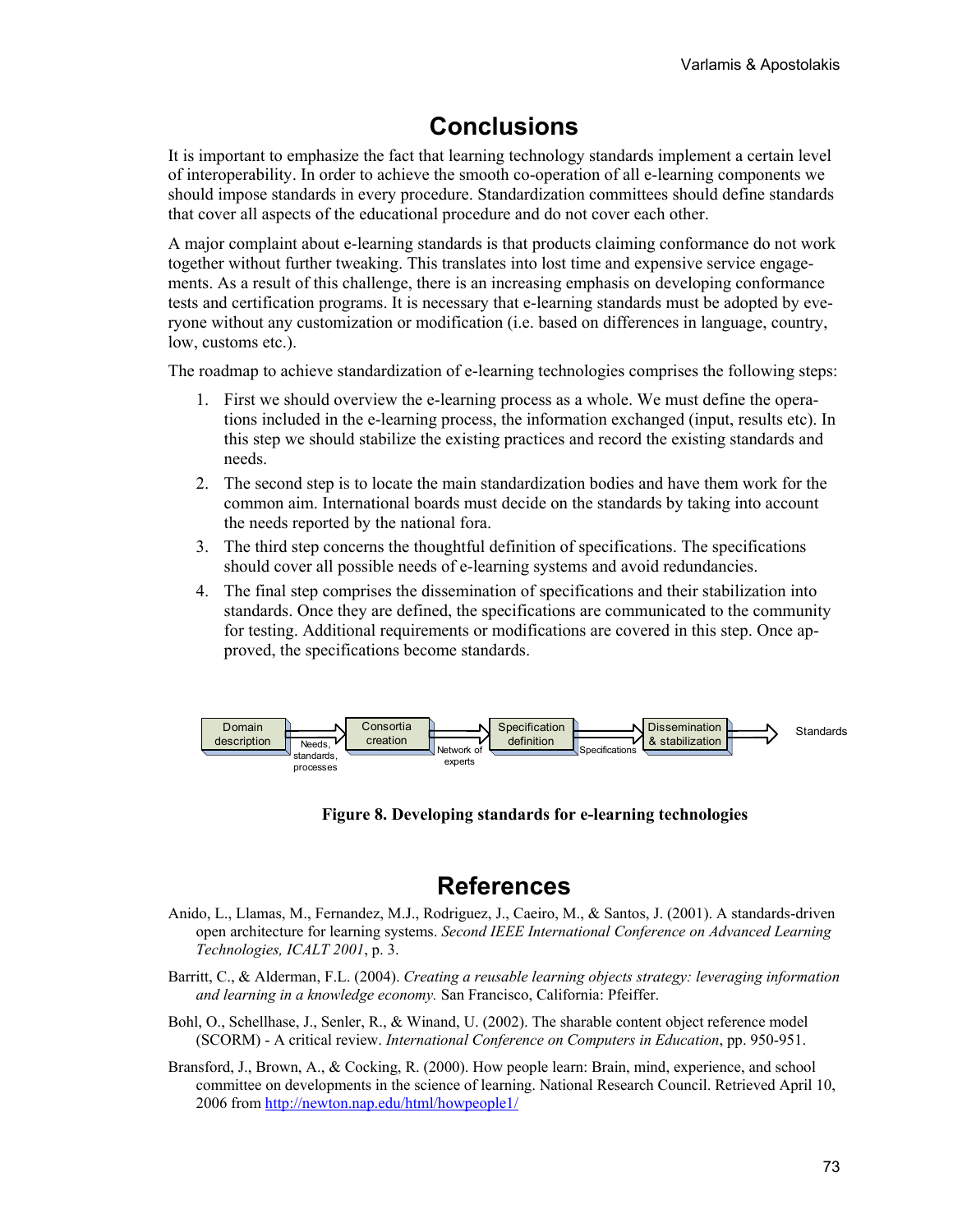- Chapman B., & Hall B. (2001). Learning content management systems. *Comparative analysis of systems used to construct, organize and re-use "learning objects."* Sunnyvale, CA: Brandon-Hall.com.
- Cohen, E., & Nycz, M. (2006). Learning objects and e-learning: an informing science perspective. *Interdisciplinary Journal of Knowledge and Learning Objects*, *2*, 23-34. Available at http://ijklo.org/Volume2/v2p023-034Cohen32.pdf
- ECMA, (2004). ECMAScript application-programming interface (API) for content-to-runtime-services communication (EEEP1484\_11\_2). Retrieved February 20, 2006 from: http://ieeeltsc.org/wg11CMI/1484.11.3/14113pub/1484\_11\_3\_d6.pdf
- Ellington, H. (2000). How to become an excellent tertiary-level teacher. Seven golden rules for university and college lecturers. *Journal of Further and Higher Education*, *24*, 3.
- Fallon, C., & Brown, S. (2002). *E-learning standards: A guide to purchasing, developing and deploying standards-conformant e-learning.* St. Lucie Press.
- Friesen, N., (2005), Interoperability and learning objects: An overview of e-learning standardization. *Interdisciplinary Journal of Knowledge and Learning Objects*, *1*, 23-31. Available at http://ijklo.org/Volume1/v1p023-031Friesen.pdf
- Halm, M. (2003). Beyond the LOM: A new generation of specifications. In C. M. Glynn & R. Acker (Eds.), *Learning objects: Contexts and connections*. The Ohio State University Press.
- Harman K., & Koohang, A., (2005). Discussion board: A learning object*. Interdisciplinary Journal of Knowledge and Learning Objects*, *1*, 67-77. Available at http://ijklo.org/Volume1/v1p067- 077Harman.pdf
- Horton, W, & Horton, K. (2003). *E-learning tools and technologies.* Indianapolis: Wiley.
- IEEE. (2004). IEEE standard for learning technology (2004). Data Model for Content Object Communication, *IEEE Std 1484.11*.
- IMSGC. (2003a). Learning design information model, Version 1.0 final specification. *IMS Global Learning Consortium, Inc.* Retrieved April 10, 2004, from http://www.imsglobal.org/learningdesign/ldv1p0/imsld\_infov1p0.html
- IMSGC. (2003b). IMS content packaging best practice guide", Version 1.1.3. *IMS Global Learning Consortium, Inc.* Retrieved April 10, 2004, from www.imsglobal.org/content/packaging/cpv1p1p2/imscp\_bestv1p1p2.html
- IMSGC. (2003c). IMS simple sequencing information and behavior model, Version 1.0 final specification *IMS Global Learning Consortium. Inc.* Retrieved February 20, 2006 from: http://www.imsglobal.org/simplesequencing/ssv1p0/imsss\_infov1p0.html
- Krull, G.E. (2004). An investigation of the development and adoption of educational metadata standards for the widespread use of learning objects. Master's thesis, Rhodes University, South Africa.
- L'Allier, J., & Lacoff Resner, S. (2004). The competency gap: Aligning education. *Chief Learning Officer Journal,* 34-37.
- LearnTone. (2006), Sun™ LearnTone learning management system, Retrieved February 20, 2006 from http://www.isopia.com/LearnTone/LearnTone.html
- LOM, (2002). Draft standard for learning object metadata. *IEEE 1484.12*.1-2002, 15 July 2002
- Lytras, D.M., & Sicilia, M.A. (2005). Modeling the organizational aspects of learning objects in semantic web approaches to information systems, *Interdisciplinary Journal of Knowledge and Learning Objects*, 1, 255-267. Available at http://ijklo.org/Volume1/v1p255-267Lytras Sicilia.pdf
- Masie, E., (2002). Making sense of learning specifications and standards: A decision maker's guide to their adoption. *The Masie Centre*. Retrieved February 20, 2006 from: http://www.masie.com/standards/S3\_Guide.pdf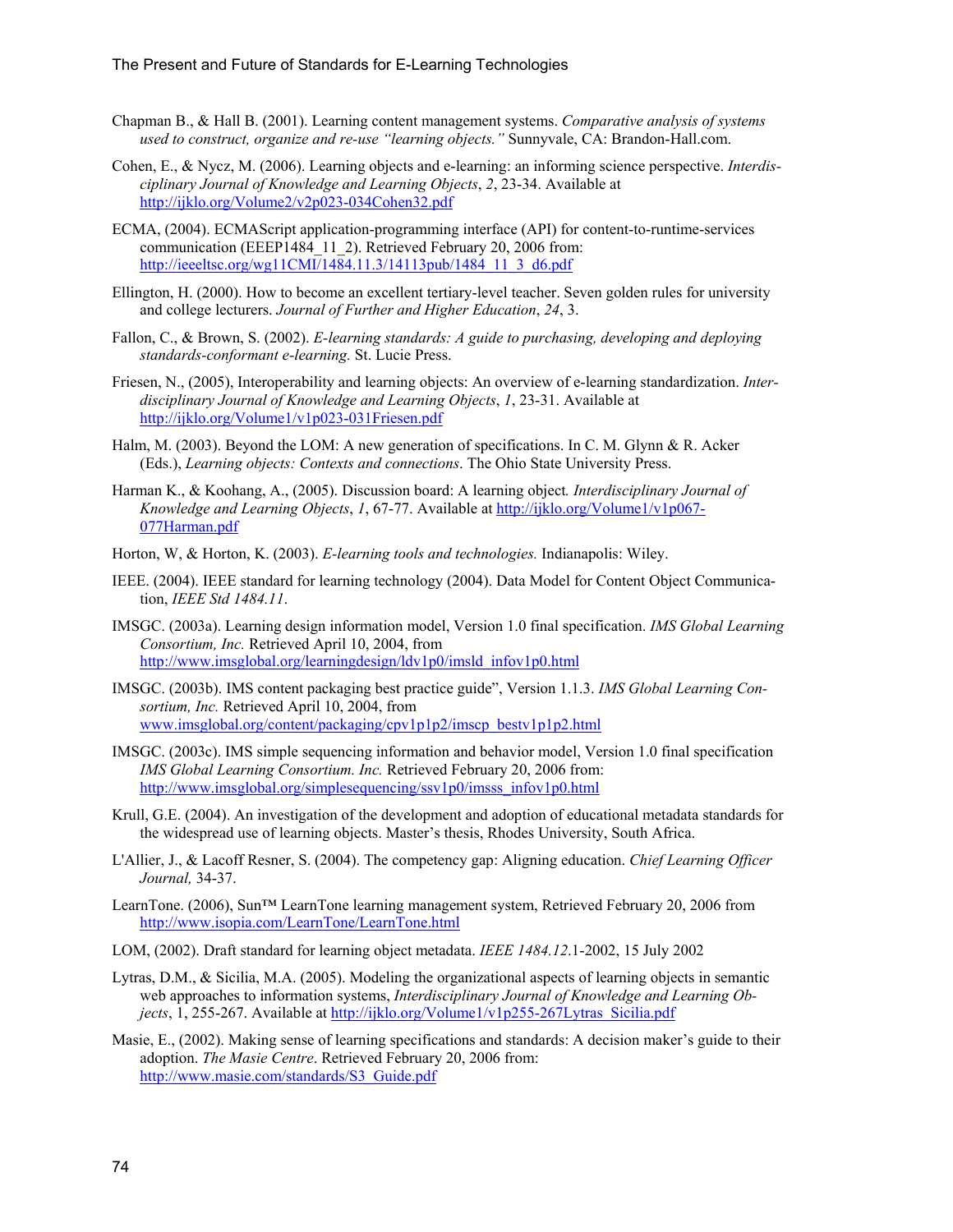- Namuth, D., Fritz, S., King, J., & Boren, A. (2005). Principles of sustainable learning object libraries. *Interdisciplinary Journal of Knowledge and Learning Objects,* 1,181-196. Available at http://ijklo.org/Volume1/v1p181-196Namuth.pdf
- Nash Smith, S. (2005) Learning objects, learning object repositories, and learning theory: Preliminary best practices for online courses. *Interdisciplinary Journal of Knowledge and Learning Objects*, 1, 217-228. Available at http://ijklo.org/Volume1/v1p217-228Nash.pdf
- O'Droma, M., Ganchev, I., & McDonnell, F. (2003). Architectural and functional design and evaluation of e-learning VUIS based on the proposed IEEE LTSA reference model. *Internet and Higher Education Journal*, *6*, 263–276.
- Pöyry, P, Pelto-Aho, K, & Puustjärvi, J. (2002). The role of metadata in the CUBER system. In *Proceedings of the South African Institute for Computer Scientists and Information Technologists* (SAICSIT) Conference.
- Pukkhem, N., & Vatanawood, W. (2005). Instructional design using component-based development and learning object classification. *Fifth IEEE International Conference on Advanced Learning Technologies (ICALT'05)*, 492-494.
- RELOAD. (2006), RELOAD home page. Available on February 20, 2006: http://www.reload.ac.uk
- Robson, R. (2003). The global framework for e-learning. Eduworks Corporation. Presentation at *AICTEC* 2003. Retrieved February 20, 2006 from: http://www.eduworks.com/Library\_E-Learning.html
- Saba, (2006), human capital management solutions. Available on February 20, 2006: http://www.thinq.com/, http://www.saba.com/
- SCORM, (2005), SCORM Version 1.3, ADL SCORM. Retrieved February 20, 2006 from: http://www.adlnet.org/scorm/index.cfm
- Stark, J.S., & Lowther, M.A. (1986). *Designing the learning plan: A review of research and theory related to college curricula*. Ann Arbor: University of Michigan, National Center for Research to Improve Post-Secondary Teaching and Learning.
- Varlamis, I., Apostolakis, I., & Karatza, M. (2005). A framework for monitoring the unsupervised educational process and adapting the content and activities to students' needs. *WISE Workshops 2005*, 124- 133.
- Vossen G., & Westerkamp P. (2003). E-learning as a web service. *Seventh International Database Engineering and Applications Symposium (IDEAS'03)*, 242.
- Wiley, D. A. (1999). The post-LEGO learning object. Retrieved February 20, 2006 from: http://wiley.ed.usu.edu/docs/post-lego.pdf
- Wiley, D., (2002). The instructional use of learning objects. Retrieved February 20, 2006 from: http://reusability.org/read/



# **Biographies**

**Iraklis Varlamis** is a post-doctoral researcher in the Computer Science Department of Athens University of Economics and Business. His research interests vary from data-mining and knowledge management to adaptive educational platforms and educational software. He has written and presented several articles in international conferences, concerning the design and exploitation of modular systems in education. For more information visit: http://www.db-net.aueb.gr/hercules